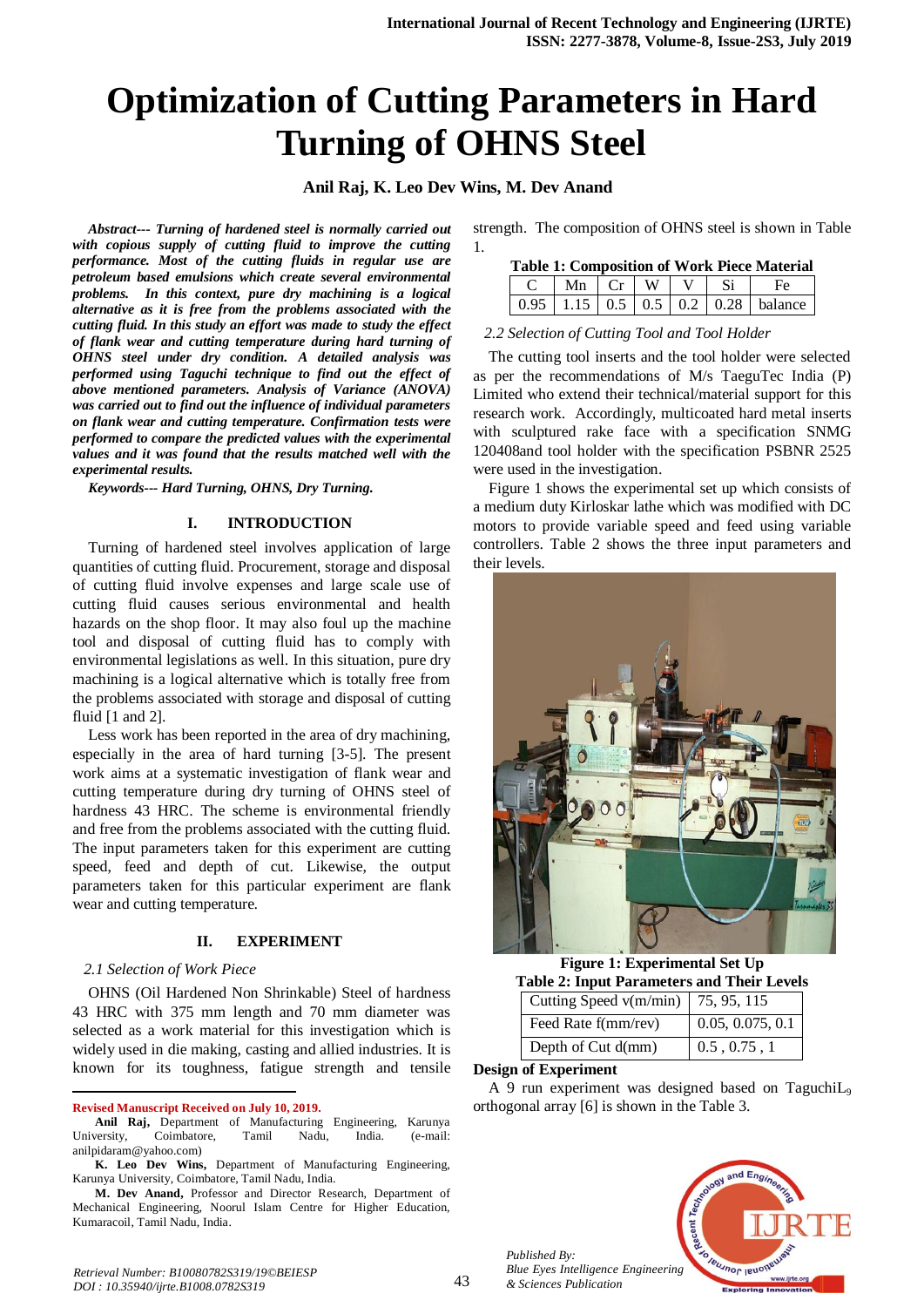**Table 3: Design Matrix for Nine-Run, Three-Level Experiment with Three Factors**

|                | Factor         |                           |
|----------------|----------------|---------------------------|
| 1              |                | 1                         |
|                | $\overline{2}$ | $\overline{2}$            |
|                | 3              | $\mathfrak{Z}$            |
| $\overline{2}$ |                | $\mathfrak{2}$            |
| $\mathbf{2}$   | $\overline{2}$ | 3                         |
| $\overline{2}$ | 3              |                           |
| 3              |                | 3                         |
| 3              | $\overline{2}$ |                           |
| 3              | 3              | $\overline{c}$            |
|                | $\cdots$       | <b>Columns</b><br>$\cdot$ |

In the experimental phase, preliminary experiments were conducted through trial runs. Trial runs helped in fixing the range of parameters. In the second phase, experiments were carried out using Taguchi L<sup>9</sup> orthogonal array with experimental values and are presented in Table 4.

**Table 4: Experimental Data Collected During 9 Run Experiment**

| SI.<br>N<br>0. | Cutting<br><b>Speed</b><br>(m/min) | x.<br>Feed<br>Rate<br>(mm/re<br>${\bf v})$ | Depth<br>of Cut<br>(mm) | <b>Tempe</b><br>rature<br>$( \circ C)$ | <b>Flank</b><br>Wear<br>(mm) |
|----------------|------------------------------------|--------------------------------------------|-------------------------|----------------------------------------|------------------------------|
| 1.             | 75                                 | 0.05                                       | 0.5                     | 150.5                                  | 0.051                        |
| 2.             | 75                                 | 0.075                                      | 0.75                    | 156.5                                  | 0.056                        |
| 3.             | 75                                 | 0.1                                        | 1                       | 178                                    | 0.069                        |
| 4.             | 95                                 | 0.05                                       | 0.75                    | 151.5                                  | 0.054                        |
| 5.             | 95                                 | 0.075                                      | 1                       | 149.5                                  | 0.036                        |
| 6.             | 95                                 | 0.1                                        | 0.5                     | 112                                    | 0.028                        |
| 7.             | 115                                | 0.05                                       | 1                       | 202.3                                  | 0.079                        |
| 8.             | 115                                | 0.075                                      | 0.5                     | 120                                    | 0.027                        |
| 9.             | 115                                | 0.1                                        | 0.75                    | 151                                    | 0.056                        |

# **III. RESULTS AND DISCUSSION**

Figure 2 presents the relative significance of the cutting parameters on cutting temperature.



## **Figure 2: Relative Significance of Dry Machining on Attainable Temperature**

 $(v - \text{Cutting Speed}, f - \text{Feed Rate } d - \text{Depth of Cut})$ ANOVA analysis was also carried out using Qualitek-4 software to find out the percentage influence of individual parameters on cutting temperature and flank wear. It was found that the interaction effects were not significant.

Table 5sum up the results of ANOVA analysis of the data on cutting temperature to identify the level of significance of cutting parameters.

| Table 5: ANOVA Summary of the Input Parameters on |
|---------------------------------------------------|
| <b>Temperature</b>                                |

| 1 cmperature                  |                |                        |                 |                      |                 |                   |  |  |
|-------------------------------|----------------|------------------------|-----------------|----------------------|-----------------|-------------------|--|--|
| Col#/<br>Factor               | DO<br>F<br>(f) | Sum Of<br>Sqrs.<br>(S) | Variance(<br>V) | $F-$<br>Ratio<br>(F) | Pure<br>Sum(S') | Percent(<br>$%$ ) |  |  |
| Cutting<br>Speed<br>(m/min)   | 2              | 995.224                | 497.612         |                      | 10.56 900.987   | 15.378            |  |  |
| Feed<br>Rate<br>(mm/re)<br>V) | $\overline{2}$ | 1151.40<br>9           | 575.704         | 12.21<br>8           | 1057.17<br>3    | 18.043            |  |  |
| Depth<br>of Cut<br>(mm)       | $\overline{2}$ | 3618.00<br>9           | 1809.004        | 38.39<br>2           | 3523.77<br>2    | 60.144            |  |  |
| Error                         | 2              | 94.236                 | 47.118          |                      |                 | 6.435             |  |  |
| Total                         | 8              | 5858.88                |                 |                      |                 | 100.00%           |  |  |

From the ANOVA results, it was evident that depth of cut forms the most significant parameter influencing the cutting temperature(60.144%).From Figure 2, it is seen that cutting speed at level - 2 (95m/min), feed rate at level - 2 (0.075mm/rev), depth of cut at level - 1 (0.5mm) contributed more on the reduction of cutting temperature.

Figure3 presents the relative significance of cutting parameters on flank wear and Table 6 sum up the results of ANOVA analysis of the data on flank wear to identify the level of significance of cutting parameters.



# **Figure 3: Relative Significance of Dry Machining Parameters on Flank wear**

(v – Cutting Speed,f -Feed Rate, d - Depth of cut) From Figure 3 the cutting speed at level - 2 (95 m/min), feed rate at level - 2 (0.075 mm/rev), depth of cut at level - 1 (0.5mm), contributed more on the reduction of flank wear.



*Published By:*

*& Sciences Publication*